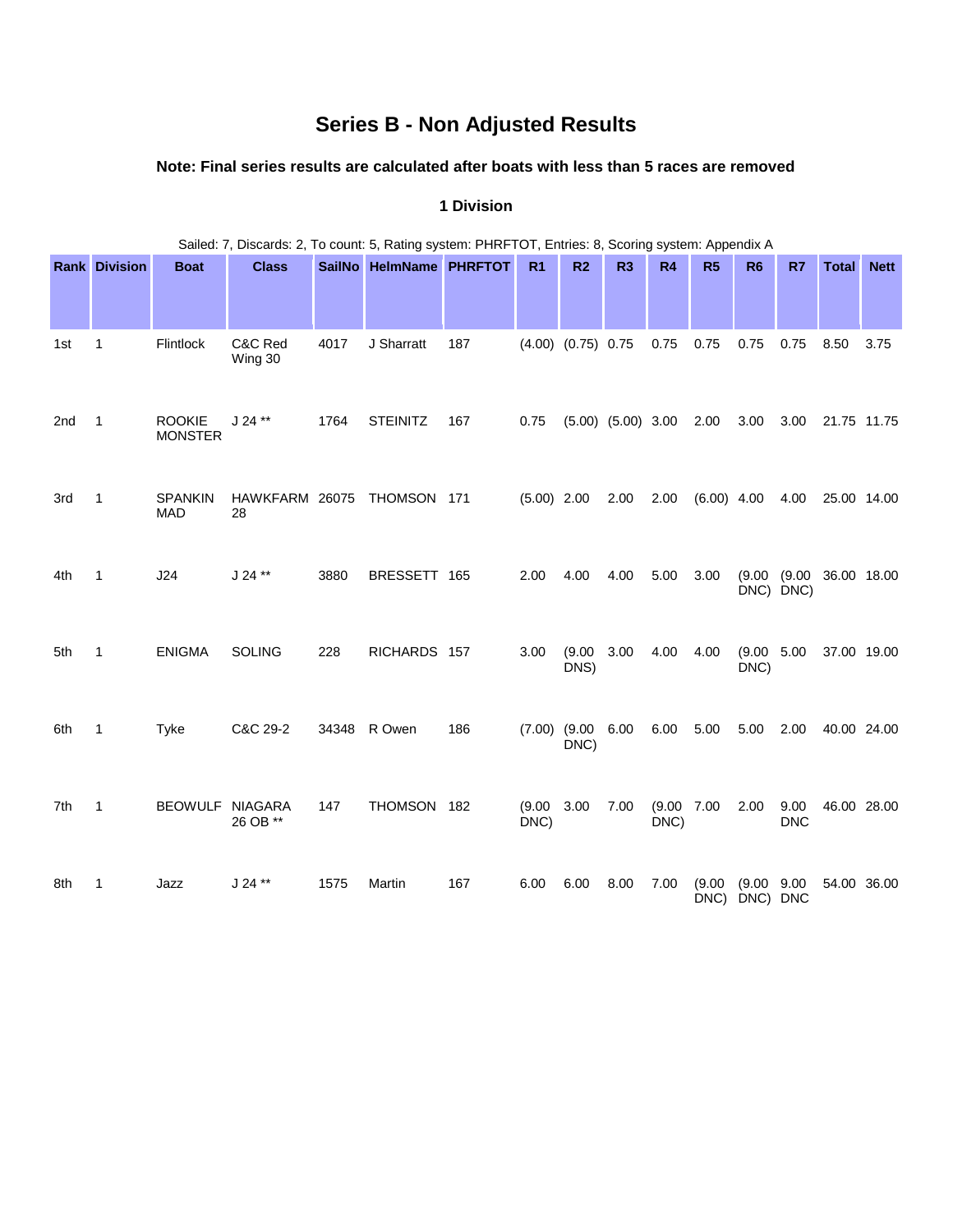# **2 Division**

|     | Sailed: 7, Discards: 2, To count: 5, Rating system: PHRFTOT, Entries: 4, Scoring system: Appendix A |                              |                                    |               |                 |                |                    |                |                |                |                                 |                    |           |                     |             |
|-----|-----------------------------------------------------------------------------------------------------|------------------------------|------------------------------------|---------------|-----------------|----------------|--------------------|----------------|----------------|----------------|---------------------------------|--------------------|-----------|---------------------|-------------|
|     | <b>Rank Division</b>                                                                                | <b>Boat</b>                  | <b>Class</b>                       | <b>SailNo</b> | <b>HelmName</b> | <b>PHRFTOT</b> | R <sub>1</sub>     | R <sub>2</sub> | R3             | R4             | R <sub>5</sub>                  | R <sub>6</sub>     | R7        | Total               | <b>Nett</b> |
| 1st | 2                                                                                                   | Work In<br>Progress 24**     | <b>SHARK 1762</b>                  |               | COURTNEY 211*   |                | 0.75               | 2.00 0.75      | redress        |                | $(3.00)$ $(3.00)$ $0.75$ $0.75$ |                    |           | 11.00 5.00          |             |
| 2nd | 2                                                                                                   | LADY IN<br><b>RED</b>        | VIKING 3<br>22<br>MOD <sub>2</sub> |               | <b>DOYLE</b>    | 234            | 2.00               | 0.75           | (5.00)<br>DNC) | 2.00           | 2.00                            | 2.00               |           | $(3.00)$ 16.75 8.75 |             |
| 3rd | 2                                                                                                   | <b>MOCHA</b><br><b>MAGIC</b> | C&C<br>$27-3$ **                   | 74021         | MCGARVEY 202    |                | $(3.00)$ 3.00 0.75 |                |                | (5.00)<br>DNC) | 0.75                            |                    | 3.00 2.00 | 17.50 9.50          |             |
| 4th | 2                                                                                                   | Silent<br>Running            | C&C<br>25                          | 44098         | Smith           | 213            | (5.00)<br>DNC)     |                | 4.00 2.00      | 0.75           | (5.00)<br>DNC)                  | 5.00<br><b>DNF</b> | 4.00      | 25.75 15.75         |             |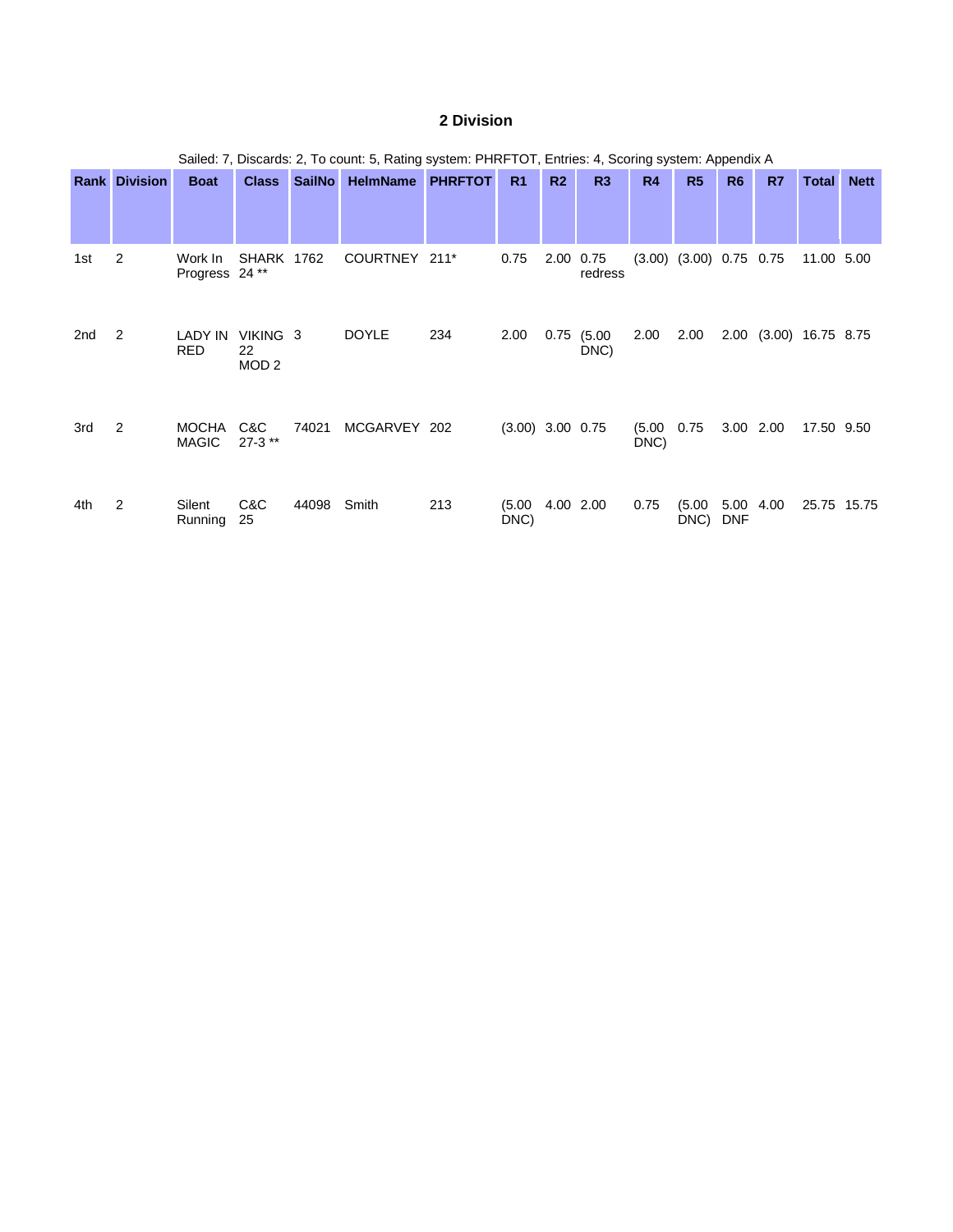# **3 Division**

|                 | Sailed: 7, Discards: 2, To count: 5, Rating system: PHRFTOT, Entries: 11, Scoring system: Appendix A |                               |                                    |       |                         |     |                      |                    |                           |                                        |                          |                |                                             |              |             |
|-----------------|------------------------------------------------------------------------------------------------------|-------------------------------|------------------------------------|-------|-------------------------|-----|----------------------|--------------------|---------------------------|----------------------------------------|--------------------------|----------------|---------------------------------------------|--------------|-------------|
|                 | <b>Rank Division</b>                                                                                 | <b>Boat</b>                   | <b>Class</b>                       |       | SailNo HelmName PHRFTOT |     | R <sub>1</sub>       | R <sub>2</sub>     | R <sub>3</sub>            | R <sub>4</sub>                         | R5                       | R <sub>6</sub> | R7                                          | <b>Total</b> | <b>Nett</b> |
| 1st             | 3                                                                                                    |                               | GRAYLING GRAMPIAN 26 431<br>OB **  |       | <b>COOK</b>             | 239 | $(2.00)$ 0.75        |                    | 0.75                      | 0.75                                   | 0.75                     | $(2.00)$ 0.75  |                                             | 7.75         | 3.75        |
| 2 <sub>nd</sub> | 3                                                                                                    | <b>Bell Air</b>               | C&C 27-5                           | 84189 | <b>REIDEL</b>           | 198 | 0.75                 | DNC)               | (12.00 (8.00) 4.00)       |                                        | 4.00                     | 0.75           | 3.00                                        |              | 32.50 12.50 |
| 3rd             | 3                                                                                                    | <b>FREYA</b>                  | GRAMPIAN 26 516<br>IB              |       | <b>RENDER</b>           | 258 | 3.00                 | 4.00               | $(7.00)$ 2.00             |                                        | 6.00 3.00                |                | $(8.00)$ 33.00 18.00                        |              |             |
| 4th             | 3                                                                                                    | <b>CHUDAN</b>                 | TANZER 26 **                       | 497   | <b>CORBETT</b>          | 239 | $(6.00)$ 3.00        |                    | 4.00                      | 5.00                                   | 5.00                     | $(6.00)$ 2.00  |                                             |              | 31.00 19.00 |
| 5th             | 3                                                                                                    | <b>QUINTE</b>                 | HULLMASTER 19<br>31                |       | <b>SHAW</b>             | 247 | $(5.00)$ 5.00        |                    | 5.00                      | 3.00                                   | 2.00                     | $(8.00)$ 5.00  |                                             |              | 33.00 20.00 |
| 6th             | 3                                                                                                    | <b>DREAM</b><br><b>WEAVER</b> | TANZER 26 **                       | 480   | <b>LLOYST</b>           | 231 | 4.00                 | $(7.00)$ 3.00      |                           | $(12.00 \t3.00$<br>DNC)                |                          | 4.00           | 6.00                                        |              | 39.00 20.00 |
| 7th             | 3                                                                                                    | <b>PACE</b>                   | JUST OUR PACESHIP PY 1023<br>26 IB |       | <b>CURTIS</b>           | 240 | (12.00 2.00<br>DNC)  |                    | 6.00                      | 6.00                                   | 7.00                     | 7.00           | (12.00 52.00 28.00)<br>DNC)                 |              |             |
| 8th             | 3                                                                                                    | Won By<br>One                 | Hunter 25SD                        | 25    | <b>KROCK</b>            | 263 | 7.00                 | 6.00               | DNC)                      | (12.00 (12.00 12.00 12.00 7.00<br>DNC) | DNC DNC                  |                |                                             |              | 68.00 44.00 |
| 9th             | 3                                                                                                    |                               | MEGGIE J TANZER 26 ** 406          |       | <b>DOLAN</b>            | 237 |                      | DNC) DNC) DNC      | (12.00 (12.00 12.00 12.00 | <b>DNC</b>                             | 12.00 5.00<br><b>DNC</b> |                | 4.00                                        |              | 69.00 45.00 |
| $10th$ 3        |                                                                                                      | <b>MORNING</b><br><b>STAR</b> | GRAMPIAN 26 KC935 LITTLE<br>OB **  |       |                         | 237 | DNC) DNC)            | (12.00 (12.00 2.00 |                           | 12.00<br><b>DNC</b>                    |                          | DNC DNC        | 12.00 12.00 12.00 74.00 50.00<br><b>DNC</b> |              |             |
| $11th$ 3        |                                                                                                      | Ryland<br>Marie               | Hunter Vision<br>32                | 64    | P Schilling             | 200 | (12.00 8.00)<br>DNC) |                    | DNC) DNC                  | (12.00 12.00                           |                          | DNC DNC        | 12.00 12.00 12.00 80.00 56.00<br><b>DNC</b> |              |             |